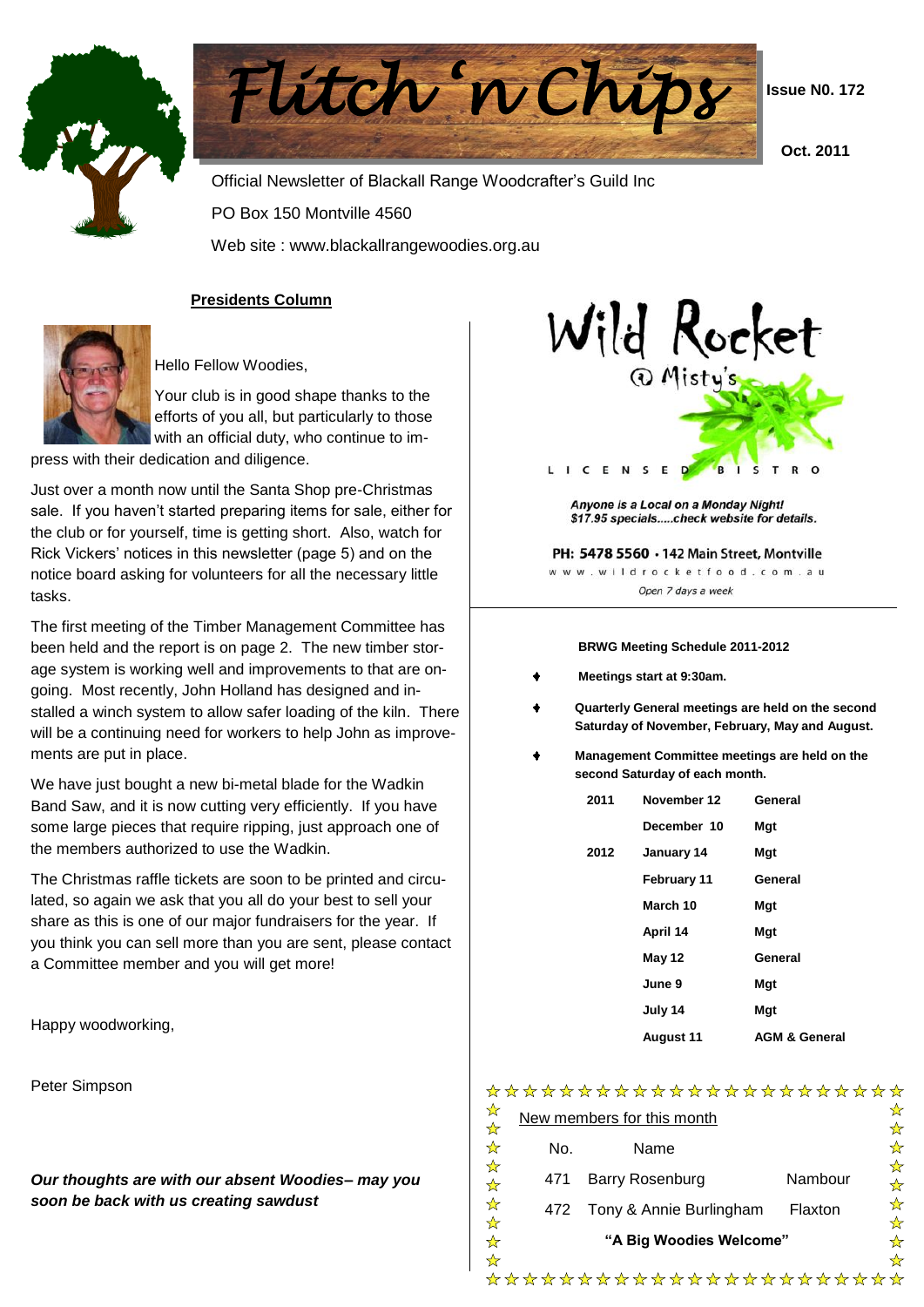## **Timber Management Committee Report**

At the first meeting of the Timber Management Committee the following items were discussed and agreed to.....



Endcheck or similar prod- $\bullet$ uct is to be applied to the ends of logs as soon as possible after felling to

prevent cracking. If this is not possible, the log ends are to be re-cut and sealed later. This treatment should also be applied to the end grain of green turning blanks prior to stacking.

- All slabs in the racks on the eastern side of the  $\ddot{\bullet}$ milling area are to be ripped down the centre to relieve pressure, and prevent cracking and wastage of a large area of the slab. This should be carried out as a matter of policy, with the exception of slabs clearly identified as suitable to remain in one piece. The two halves of a ripped slab could be numbered so that they may be re-joined in the future if required.
- The above mentioned racks are to be strength- $\ddot{\bullet}$ ened by the use of hardwood bearers and cross pieces under the existing planking, to counteract sagging.
- $\bullet$ The timber trolleys are to be adapted, so that they may be loaded into the kiln with a winch system through the end wall to avert the possibility of injury to members.
- $\ddot{\bullet}$ It was felt that at the present, timber with a maximum thickness of 50mm be placed in the kiln, due to cracking of thicker slabs and blanks—caused by uneven drying. Investigations have revealed that a system of dry and humid air is required to evenly move the moisture from the centre of thicker timber to the surface. If hot, dry air is used for drying, then the surface layers of the drying timber may dry rapidly and develop case hardening and cracks. It was also felt that a weekly check be made of the drying process by the Timber Flow Officer or his deputy. It would be an advantage if a diary was kept of loading date etc. To ascertain when timber is ready for removal.
- The Club is to continue to identify faulty timber  $\bullet$ in the racks (including the Turners section) and remove for disposal. George Blowers has offered to remove the condemned timber, but I feel this should be on a Club basis.
- The timber cut by George, which is located adjacent to the paint container, to be relocated into the racks at the rear of the shed. As this timber was cut over a year ago, it should now be suitable for use. Most of this timber was milled in sizes suitable for Squatters Chairs.
- George Blowers will supply a list of all milled  $\ddot{\bullet}$ timber and logs at his site to allow us to choose the most suitable timber to cut for our purposes. It is understood that most of the milled timber on site is either camphor laurel or silky oak.
- $\ddot{\bullet}$ The existing Outside Slabbing Bandsaw should be refurbished with new bearings and a bimetal blade at this time to allow the milling of suitable timber at the shed by a dedicated team of members.

The long term questions raised in the paper "Timber" Management –The way Ahead" were not raised at this meeting of the sub-committee. It was felt that we should address the immediate concerns outlined above to consolidate our position at this time.

John Holland Shed Manager.



# **WOOD N/WORKSHOP**

## **Has Moved**

Shed 5, 38 Enterprise Street Kunda Park, Qld info@woodnworkshop.com.au / www.woodnworkshop.com.au Phone: (07) 5493 5069

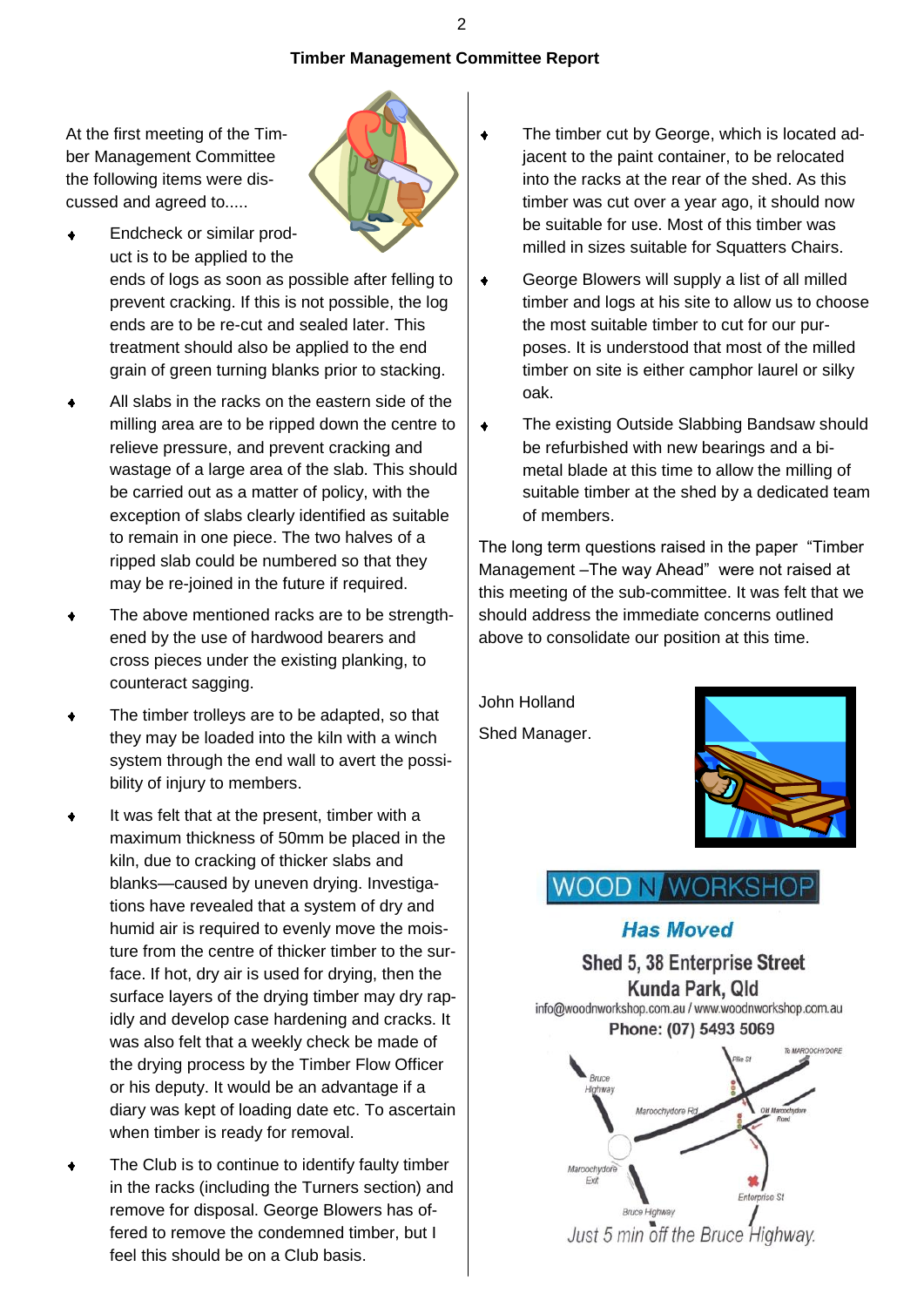A Member Profile

# Hugh McKenna-Toy Maker Extraordinaire

My first effort at toy making was 46 years ago. We lived on the 3rd floor of a government housing flat and my workshop was our kitchen table where I made a dolls house for my first born daughter.

Over time I made other toys for my siblings kids.

Woodworking was put on the backburner for many years as I tried to earn a crust, until I resumed my interest in toymaking in my late forties, making an assortment of trucks, graders and cars for my grandchildren (of which I currently have 19).





We moved from Canberra to the Sunshine Coast in November 2007 and I joined the Woodies in March 2008. When first shown around the shed. I was in awe of the standard of work being produced. I knew I would have to lift the standard of my work.

I have picked up many tips from different club members that gave me the confidence to try more detailed work.

I don't know where my interest in woodworking comes from....my father worked in brickyards in Scotland and Australia and his brothers were coal miners!



I renovated that first Doll's House some 17 years ago for my Granddaughter and its still in existence today. I thank the Club and members for inspiring me to do better.



Contact Roger Loughnan Real Estate for the largest range of exclusively listed properties on the Blackall Range from \$100,000 - \$2,000,000. Actively supporting our community

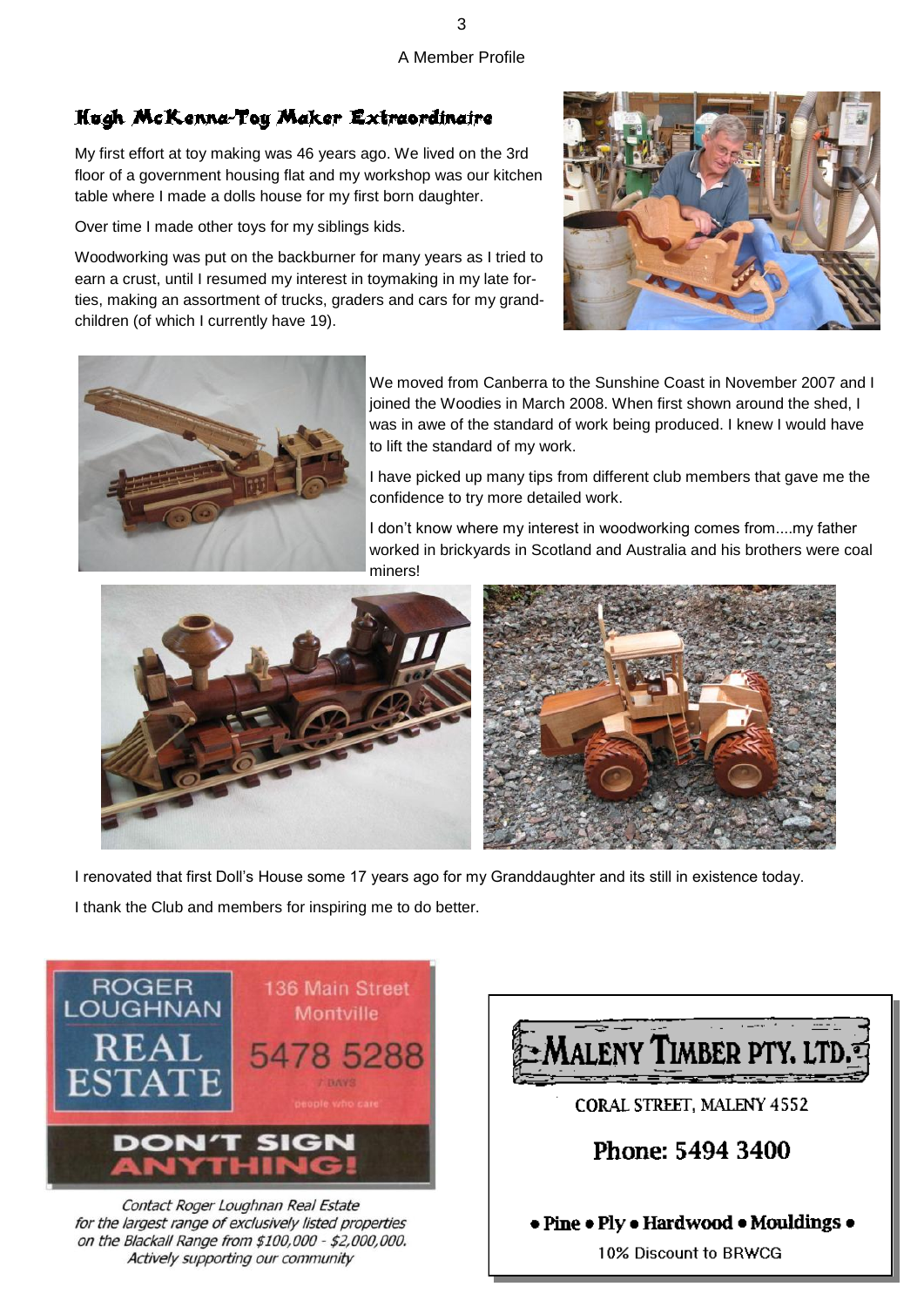#### **Maintenance Report from**

**Brian Harris**

#### **Sept-Oct 2011**

01/10 JET Lathe 1236 - Thread in tailstock and quill damaged, new parts ordered and are coming from Thailand, delays expected.

12" Disc Sander - New disc fitted.

03/10 20" Thicknesser - Sharpened blades fitted.

#### And now more from our

*" Intrepid World Traveller "*



Hi all,

After disembarking at Barcelona, Spain, went on 2 tours of the area taking in the port and city environs and saw most of the improvements that were mainly due to having the Olympic games staged there a few years back.

Enjoyed a tapas bar experience and was surprised to hear that the Spaniards here spoke a different language [Catalan] anyway this was novel to me. Hopped back on train to Madrid where tried to get an audience with the Pope again as he was entertaining about 2 million young followers...was unsuccessful again! This place was a mad house with people partying all night, so moved on to San Sebastian, where I had many good times visiting tapas bars and museums etc. This place is full of history as its in the centre of the Basque country, where they speak a different language again. These people seem to be very happy, whilst walking along the break wall, I glanced down at the beach Wow there was a lot of half nudity going on [eye candy] for some. Back on choo-choo to Bordeaux, then to Paris. After finding my accommodation in a little back street, but not far from the Tower, I arranged a guided tour of the area, taking in most of the sites, then a couple of museums. Stayed 3 nights then on to Belgium where upon arrival at Brussels train station, I copped one of the worst things that travellers can experience ....a pick

### **MAPLETON HARDWARE**

Your handy hardware store.

Come in and see us for all your hardware needs. Hand Tools, Sleepers, Power Tools, Drill Bits, Paint and Stains. Plus Plumbing and General Hardware

**Open 7 Days** 

Rob. Toni and Laurie

Cnr Obi Obi Rd & Emu Walk **MAPLETON Phone 5445 7773** 

- 13/10 Small Triton Router Switch cover removed to allow easier use of height adjustment and bit changing.
- 15/10 Jet Lathe Not working, on/off switch removed, cleaned of accumulated wood dust, refitted and now working ....... till next time.
- 18/10 1/4inch Band Saw Renewed lower guide bearings as they had seized.

Wood Wiz - Three new cutters fitted as others were damaged.

pocket in action. Any way after sorting out my missing documents with the police at the next station in Brugge, I managed to have an enjoyable stay there, taking in this ancient city and some lovely people that were sympathetic to my plight. Back on the train a little wiser and some what poorer, ventured on to sin city in Holland. Well they say what happens in Amsterdam should stay there, very little happened apart from my day time visit to the Red-Light District, where a sheila tried to coerce me into a doorway after hearing my accent, she said she only wanted to talk but I didn't so got out of there .The smell of something strange was very evident wafting around the streets, but this is a very interesting place with all the water ways and canals providing the hop on and off transport to museums and other shopping areas, via boats designed for tourists. There is a very good tram system here also. A place to be visited by all people with a broad mind. Decided to have my last week in Switzerland, so back on train to Frankfurt then to Interlaken where every turn is a postcard scene, took in museum village of Ballenburg, a tour of Lake Brienz by boat, taking in many small villages that dot the foreshore. Had the chance to go up 10000ft via 4 cable cars to the top of Schilthorn Mtn, this is where a 007 movie was made back in the sixty's. This mountain provides a panoramic view of the Eiger, Mounke and the Jungfrau Mtns and others. After a delightful stay, back to Frankfurt Germany and then onto Scotland.

Bye for now Dave Banister, XXX for the sheilas.





4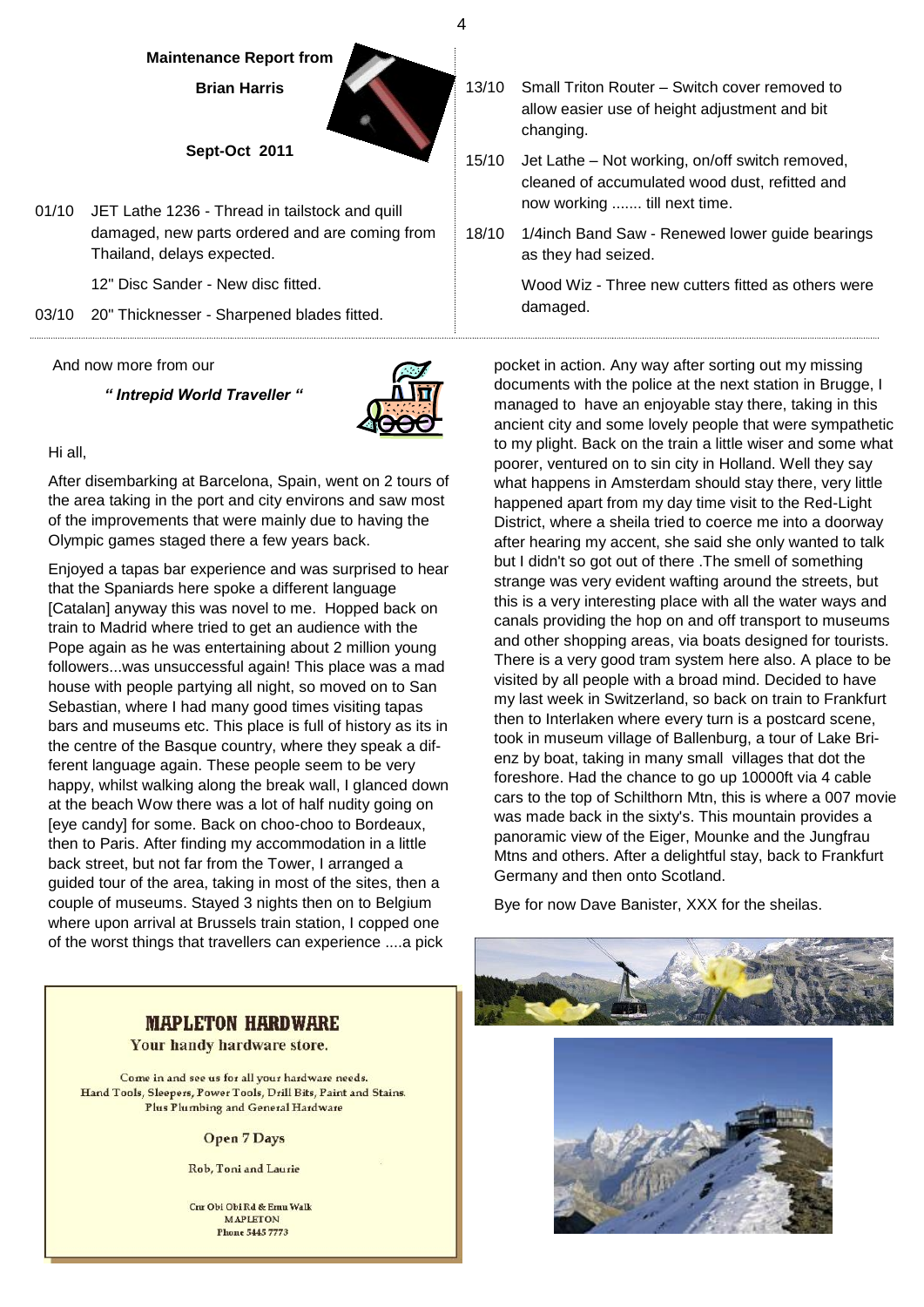

Woodies Santa Shop**.**

|                                     | <b>Fellow Woodies</b>                          |                                                                                                                                                                    |                                               |
|-------------------------------------|------------------------------------------------|--------------------------------------------------------------------------------------------------------------------------------------------------------------------|-----------------------------------------------|
|                                     | Its nearly that time of the year again-Yes the |                                                                                                                                                                    |                                               |
| きょうしゅうじゅうじょう                        |                                                | <b>WOODIES SANTA SHOP</b>                                                                                                                                          |                                               |
| $\tilde{\mathcal{E}}$               | Guild?                                         | In the true spirit of Christmas,- giving is much better than receiving, so as you<br>are making your favourite items for sale why don't you make one extra for the |                                               |
|                                     | Here is the rundown to the big day:            |                                                                                                                                                                    |                                               |
|                                     | Time                                           | Activity                                                                                                                                                           | Remark                                        |
|                                     | <b>NOW</b>                                     | Start making items for sale                                                                                                                                        | One extra to give to the Guild to sell        |
|                                     | <b>NOW</b>                                     | Volunteer to assist with Santa Shop                                                                                                                                |                                               |
| クリアリア アルシアル クリアル アルフィアル アルマン アルシャーク | By 15 November                                 | Place name on volunteer roster                                                                                                                                     | See Whiteboard in the Shed                    |
|                                     | Fri 2 Dec                                      | Help ready stores for Santa Shop                                                                                                                                   | Need a couple of trailers to transport stores |
|                                     | 8 am Sat 3 Dec                                 | <b>Transport Stores</b>                                                                                                                                            | St May's Hall Montville                       |
|                                     | 8.15 am                                        | Set up and Decorate Santa Shop                                                                                                                                     |                                               |
|                                     | 8.30 am                                        | Register items for sale                                                                                                                                            |                                               |
|                                     | 9 am                                           | Set out registered items for display                                                                                                                               | Under control of Sales Team Leader            |
|                                     | 10 <sub>am</sub>                               | Santa Shop opens                                                                                                                                                   |                                               |
|                                     | 3 pm                                           | Santa Shop Closes                                                                                                                                                  |                                               |
|                                     | 9am Sun 4 Dec                                  | Santa Shop opens                                                                                                                                                   |                                               |
|                                     | 3 pm                                           | Santa Shop Closes                                                                                                                                                  |                                               |
|                                     | 4pm                                            | Return Stores to the Shed                                                                                                                                          |                                               |
| <b>Santa California</b>             | By mid Dec                                     | Treasurer to distribute funds for sold items                                                                                                                       |                                               |
|                                     | <b>Dick Vickore</b>                            |                                                                                                                                                                    |                                               |

Rick Vickers

Ä

南京 Events Organiser



**Gary & Cheryle Campbell** 

• Comper Trailers • Vehicle Interiors • Furniture Upholstery • Boat & 4UJD Canopies Unit 7 / 47 Beerwah Parade, Beerwah 4519 Queensland



flex vit



**IND** 



**DAVID BLACK PROPRIETOR** 

Phone: (07) 5443 9211 Phone: (07) 5443 9527 Mobile: 0413 945 798 Fax: (07) 5443 5714 4/20 Kayleigh Drive Maroochydore Qld 4558